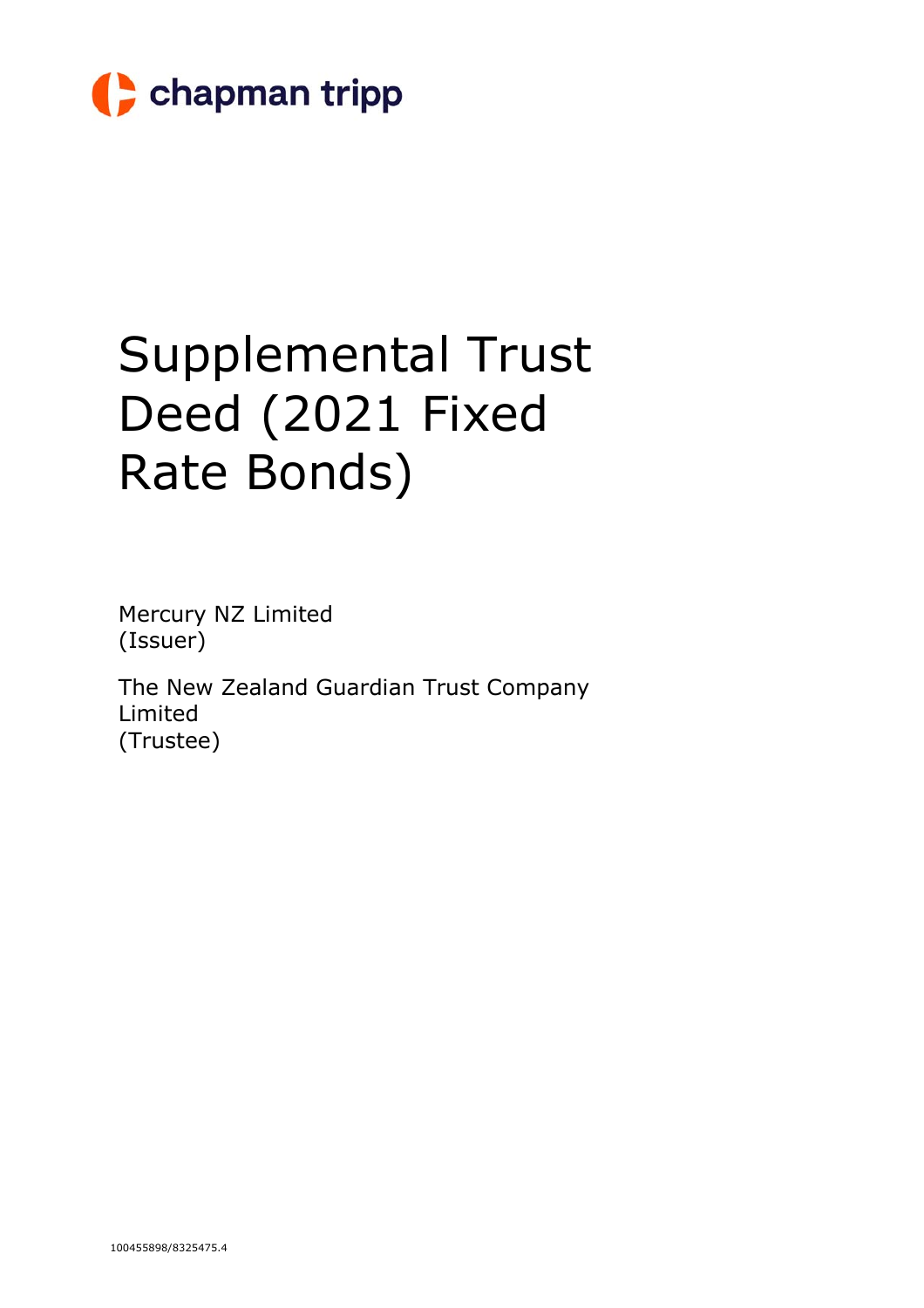# **CONTENTS**

| $\mathbf{1}$<br>1.1     | <b>INTERPRETATION</b><br><b>Master Trust Deed</b>                              | 3<br>3         |
|-------------------------|--------------------------------------------------------------------------------|----------------|
| 1.2                     | Definitions                                                                    | 3              |
| 2                       | <b>CONDITIONS PRECEDENT</b>                                                    | 5              |
| 2.1                     | Documentary Conditions Precedent                                               | 5              |
| 2.2                     | Representations and Warranties                                                 | 5              |
| 2.3                     | Issue notice                                                                   | 5              |
| 3                       | <b>BOND TERMS</b>                                                              | 5              |
| 3.1                     | Maximum Principal Amount                                                       | 5              |
| 3.2                     | Principal Amount of Bond                                                       | 5              |
| 3.3                     | <b>Issue Date</b>                                                              | 5              |
| 3.4                     | Enforcement of Holders' rights                                                 | 6              |
| 3.5                     | Retail Series                                                                  | 6              |
| 3.6                     | Statements                                                                     | 6              |
| 4                       | <b>GREEN FINANCING FRAMEWORK AND USE OF PROCEEDS</b>                           | 6              |
| 5                       | <b>AGREEMENT TO PAY</b>                                                        | 6              |
| 5.1                     | Indebtedness                                                                   | 6              |
| 5.2                     | Pro tanto satisfaction                                                         | $\overline{7}$ |
| 6                       | <b>INTEREST</b>                                                                | 7              |
| 6.1                     | Interest Rate                                                                  | 7              |
| 6.2                     | Interest payments                                                              | 7              |
| 6.3                     | Default interest                                                               | $\overline{7}$ |
| $\overline{\mathbf{z}}$ | <b>REDEMPTION</b>                                                              | 7              |
| 8                       | <b>COVENANTS</b>                                                               | 7              |
| 8.1                     | Issuer Status                                                                  | 7              |
| 8.2                     | <b>Additional Covenants</b>                                                    | 8              |
| 9                       | <b>PAYMENTS AND OTHER MATTERS</b>                                              | 8              |
| 9.1                     | Payment to Holders                                                             | 8              |
| 9.2                     | Unsuccessful transfers                                                         | 8              |
| 9.3                     | Transfers                                                                      | 9              |
| 9.4                     | Form of transfer                                                               | 9              |
| 9.5                     | Refusal to register transfers                                                  | 9<br>9         |
| 9.6<br>9.7              | Notice of refusal to register<br>Retention of transfers                        | 10             |
| 9.8                     |                                                                                | 10             |
| 9.9                     | Powers of attorney<br>Address, account details and tax residency of transferee | 10             |
| 9.10                    | Reliance on documents                                                          | 10             |
|                         | 9.11 Selling restrictions:                                                     | 10             |
| 9.12                    | Indemnity                                                                      | 10             |
| 10                      | <b>TRUSTEE INDEMNITY</b>                                                       | 10             |
| 11                      | <b>TREASURY STOCK</b>                                                          | 11             |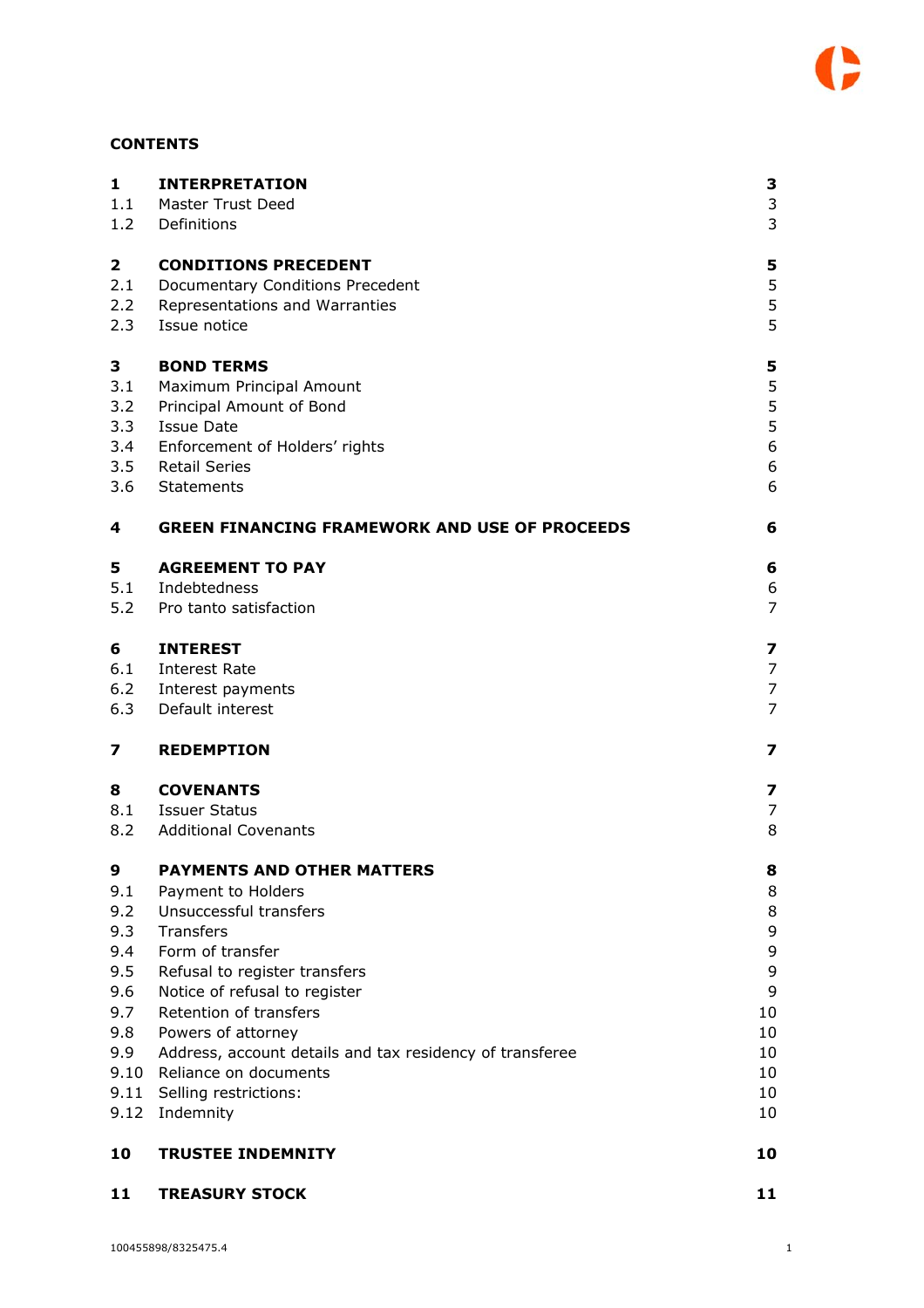

| 12 | AMENDMENT OF MASTER TRUST DEED OR SUPPLEMENTAL DEED | 11 |
|----|-----------------------------------------------------|----|
| 13 | <b>NOTICES</b>                                      | 11 |
| 14 | <b>GOVERNING LAW AND JURISDICTION</b>               | 11 |
| 15 | <b>COUNTERPARTS</b>                                 | 11 |
| 16 | <b>DELIVERY</b>                                     | 12 |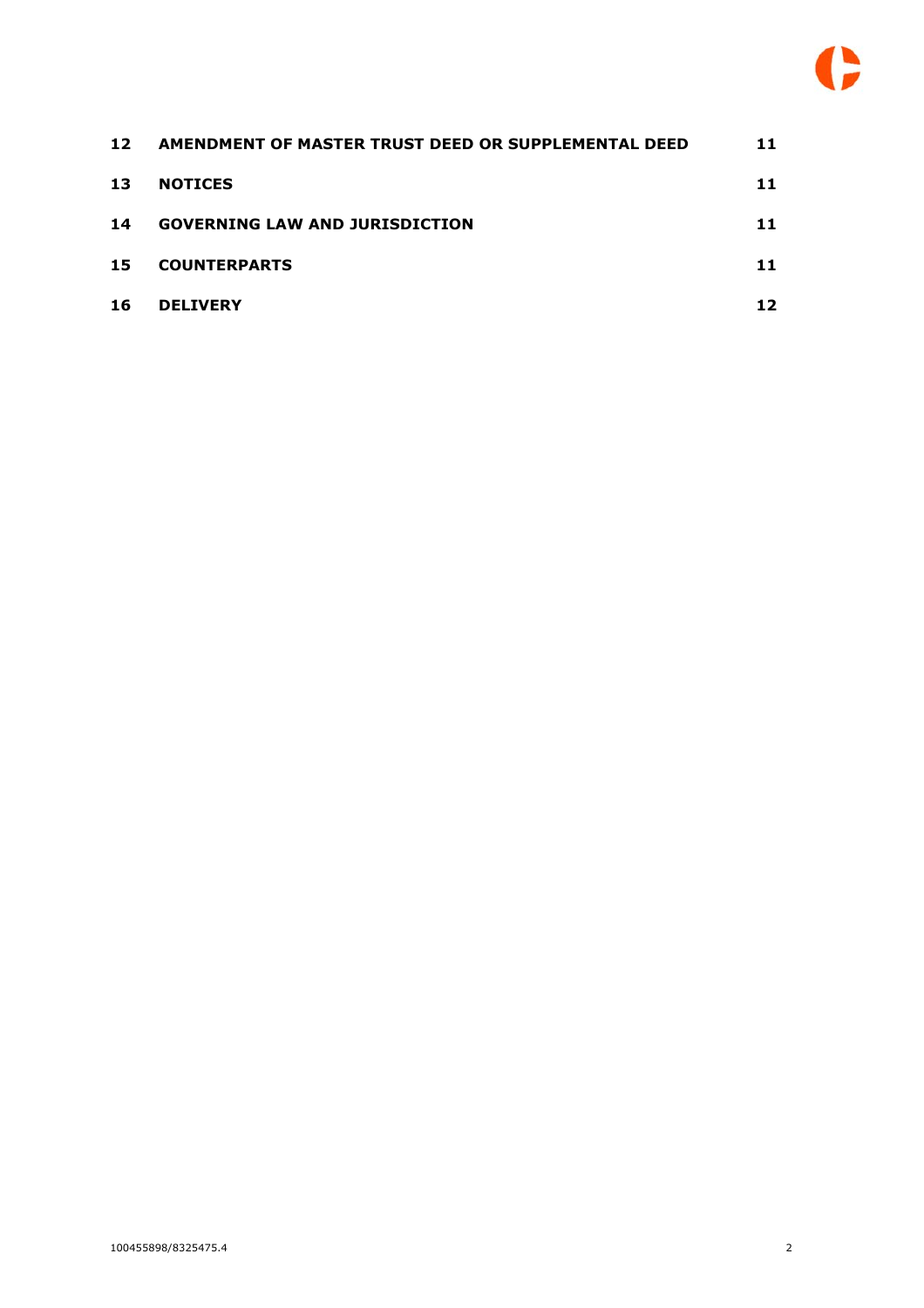

#### **SUPPLEMENTAL TRUST DEED**

*Date:* 15 March 2021

#### **PARTIES**

**Mercury NZ Limited** (*Issuer*)

#### **The New Zealand Guardian Trust Company Limited** (*Trustee*)

#### **INTRODUCTION**

- A This deed is supplemental to a master trust deed dated 4 April 2003 between the Issuer and the Trustee (*Master Trust Deed*).
- B By virtue of clause 3.2 of the Master Trust Deed, the Issuer may create and issue Bonds constituted by, and on terms and conditions set out in, a trust deed supplemental to the Master Trust Deed.
- C The Issuer intends to issue Bonds to be constituted and issued on the terms and conditions set out in this Supplemental Trust Deed.
- D The Trustee has agreed to enter into this deed for the benefit of Holders of the Bonds on the terms and conditions of this deed and (as modified by this deed) the Master Trust Deed.

#### **IT IS AGREED**:

#### 1 **INTERPRETATION**

#### 1.1 **Master Trust Deed**

The terms of the Master Trust Deed (including the definitions in clause 1.1, and the rules of construction in clause 1.2, of that deed) apply in this deed, and to the Bonds constituted by this deed, except to the extent modified by this deed. To that extent, or to the extent the provisions of this deed conflict with the provisions of the Master Trust Deed, this deed prevails over the Master Trust Deed.

#### 1.2 **Definitions**

In this deed, unless the context otherwise requires:

*Bonds* means the Bonds issued or to be issued pursuant to this Supplemental Trust Deed;

#### *Interest Payment Date* means:

- (a) each date that is an integral multiple of six (6) months preceding the Maturity Date, with the first Interest Payment Date being the first such date after the Issue Date; and
- (b) the Maturity Date;

*Interest Period* means, in relation to a Bond, the period from (and including) an Interest Payment Date (or, in the case of the first Interest Period, the Issue Date)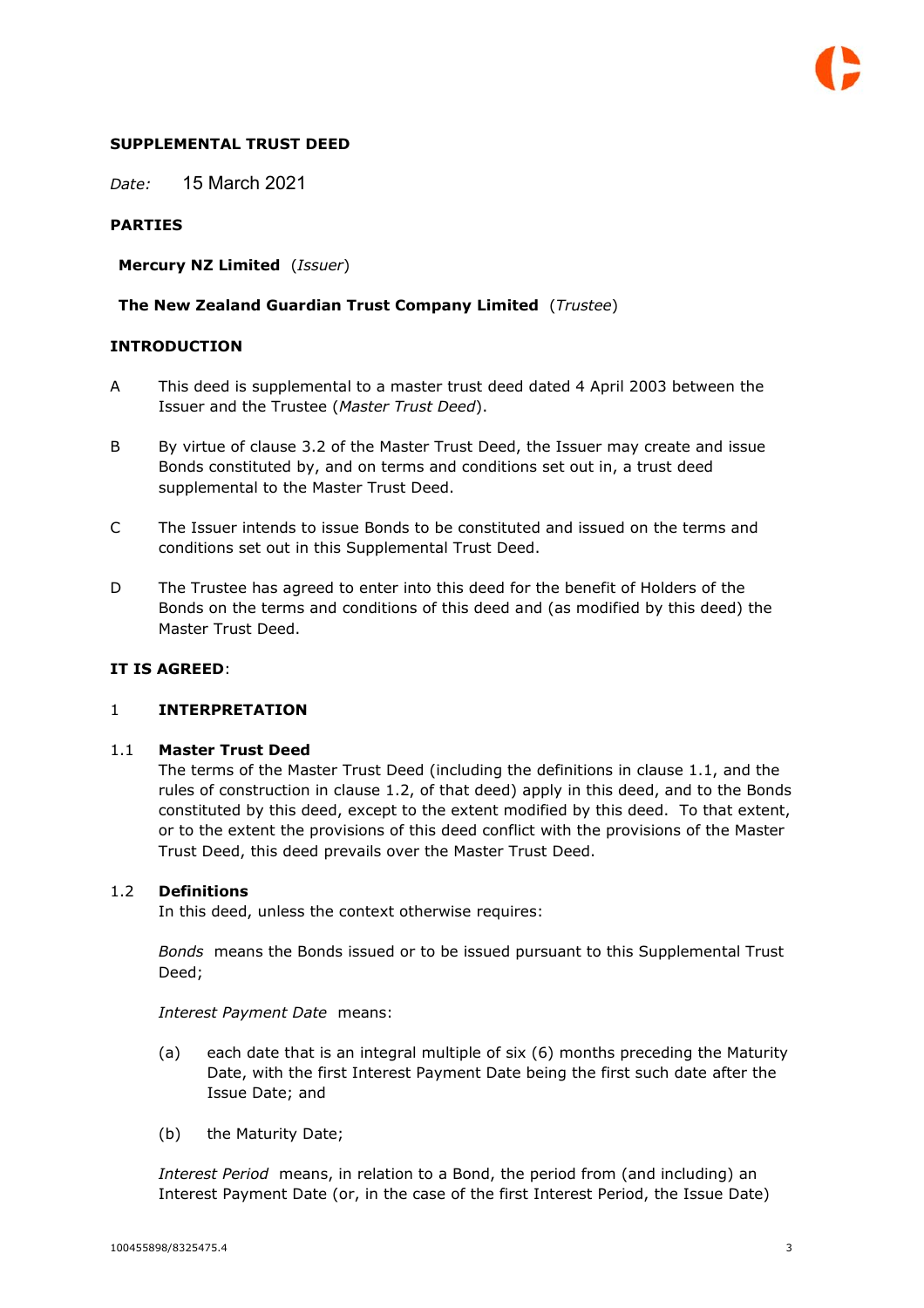

until (but excluding) the next Interest Payment Date (which, in the case of the last Interest Period, is the Maturity Date);

Interest Rate means the rate (expressed as a percentage per annum) determined by the Issuer in accordance with the Offer Document and announced by the Issuer as the Interest Rate on or about the Rate Set Date;

Issue Date means the date on which the Bonds are issued (as recorded in the Register);

Listed means listed and quoted on the NZX Debt Market, and Listing has a corresponding meaning;

Listing Rules means the NZX Listing Rules in force from time to time;

Maturity Date means 29 September 2016

Month means a period starting on one day in a calendar month and ending on the numerically corresponding day in the next calendar month, except that if there is no numerically corresponding day in the calendar month in which that period is to end, that period shall end on the last day in that calendar month;

NZClear means the securities clearing and settlement facility operated by the Reserve Bank of New Zealand and known as the NZClear System and includes any securities clearing and/or settlement facility which replaces or supersedes it from time to time;

NZX means NZX Limited;

NZX Debt Market means the debt security market operated by NZX;

Offer Document means the terms sheet relating to the issue of the Bonds dated on or about the date of this deed, and includes all supplements and amendments to that terms sheet;

Rate Set Date means 19 Mavih 2027 :

Record Date means, in relation to any payment, the date which is 10 calendar days before the date of the payment, and if that date is not a Business Day, the preceding Business Day, or such other date as may be required by NZX;

Registrar means:

- Computershare Investor Services Limited, as registrar, calculation agent and  $(a)$ paying agent for the Bonds; or
- any successor registrar, calculation agent and paying agent for the Bonds  $(b)$ appointed under the Registrar and Agency Agreement;

Registrar and Agency Agreement means the registrar and agency agreement dated 18 July 2017 under which the registrar, calculation agent and paying agent for the Bonds is appointed;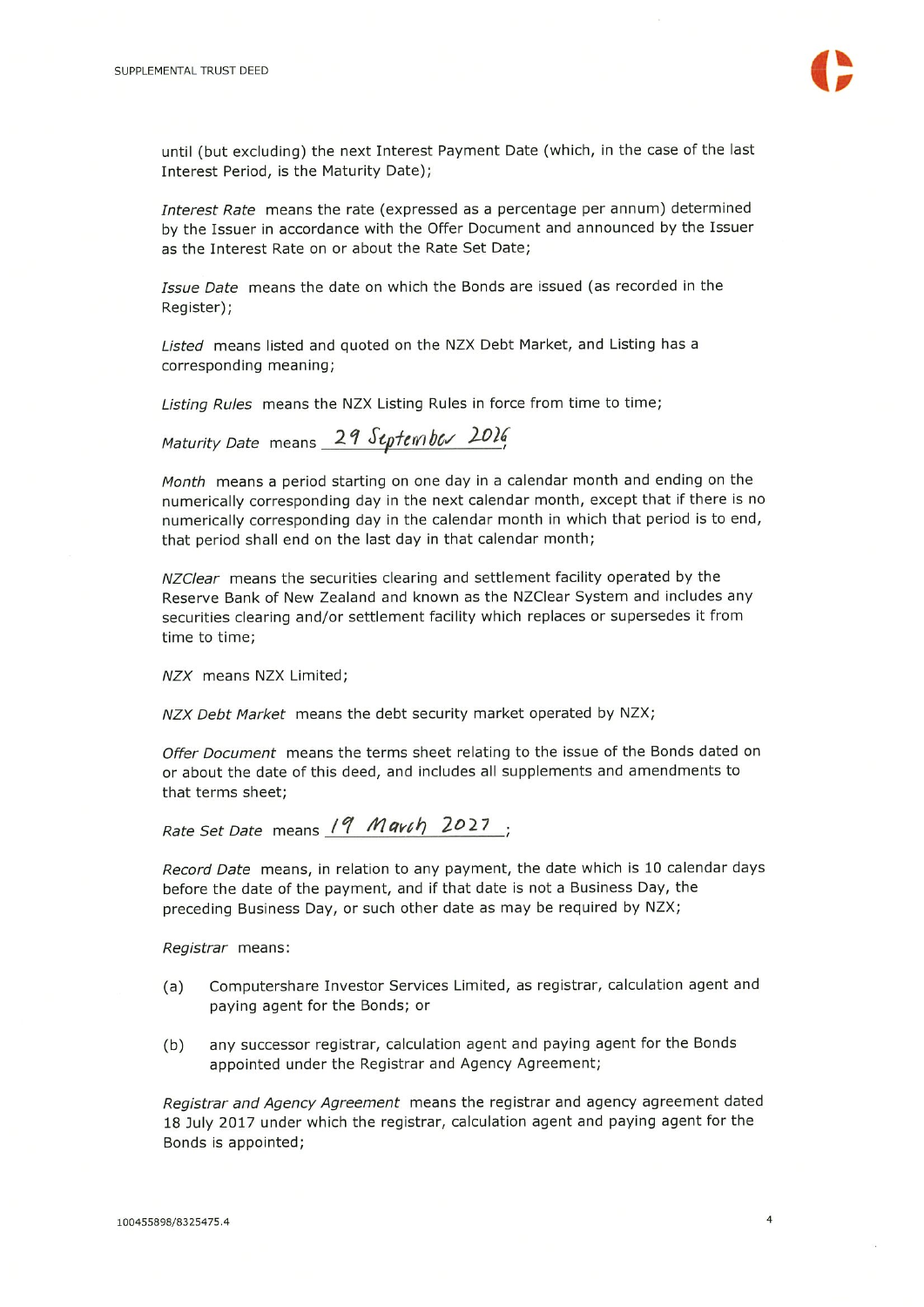*Specified Principal Amount* means an aggregate Principal Amount of \$5,000 or higher integral multiples of \$1,000; and

*Supplemental Trust Deed* means:

- (a) this deed; and
- (b) includes the terms of the Master Trust Deed as applied in accordance with clause 1.1 of this deed.

# 2 **CONDITIONS PRECEDENT**

# 2.1 **Documentary Conditions Precedent**

The Issuer is not entitled to issue any Bonds until the Trustee has confirmed to the Issuer in writing that it has received the following in form and substance satisfactory to it:

- (a) a certificate from a director of the Issuer in respect of such matters as the Trustee reasonably requires;
- (b) an original of this deed duly executed by the Issuer;
- (c) a legal opinion from the solicitors to the Issuer regarding the due execution and enforceability of this deed; and
- (d) confirmation from the solicitors to the Issuer that this deed and the Offer Document comply with the FMCA, the Financial Markets Conduct Regulations 2014 and the Listing Rules.

# 2.2 **Representations and Warranties**

In addition to the requirements set out in clause 2.1, the Issuer agrees not to issue any Bonds unless the representations and warranties in clause 8.1 of the Master Trust Deed are true and correct in all material respects by reference to the facts and circumstances existing as at the Issue Date.

#### 2.3 **Issue notice**

Promptly after the Issue Date, the Issuer agrees to send to the Trustee a copy of the notice it sends to the Registrar pursuant to the Registrar and Agency Agreement setting out the particulars of the Bonds.

#### 3 **BOND TERMS**

#### 3.1 **Maximum Principal Amount**

The aggregate Principal Amount of the Bonds which may be issued pursuant to this Supplemental Trust Deed is NZ\$250,000,000.

#### 3.2 **Principal Amount of Bond**

Each Bond is to be issued with a Principal Amount of \$1.00.

#### 3.3 **Issue Date**

The Bonds shall be issued on the Issue Date in uncertificated book entry form.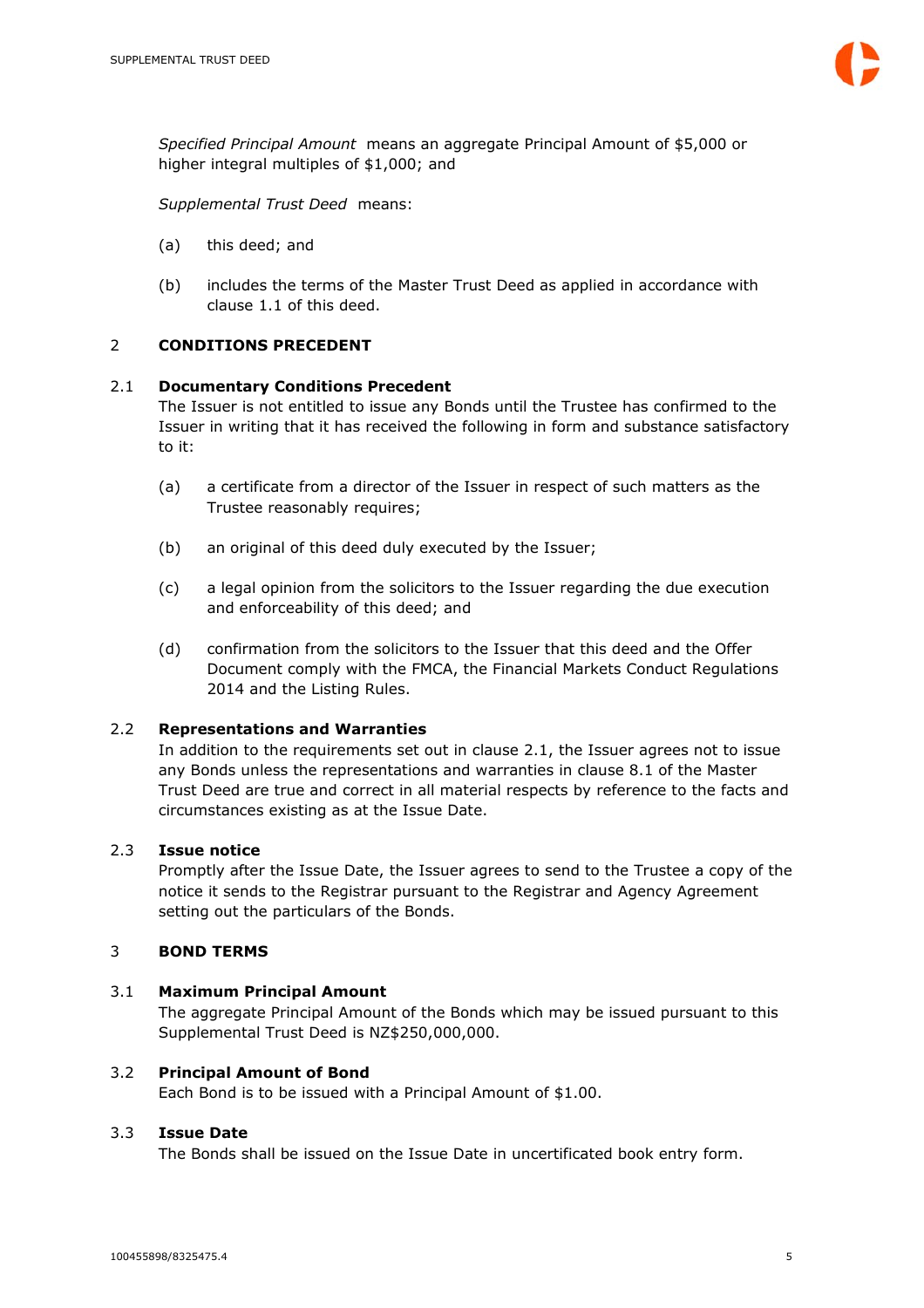# 3.4 **Enforcement of Holders' rights**

The Trustee holds its rights and benefits under this deed and the Master Trust Deed in trust for, and for the benefit of, the Holders including (without limitation):

- (a) the right to enforce the Issuer's duty to repay, or to pay interest, under the terms of the Bonds; and
- (b) the right to enforce any other duties that the Issuer and any other person have under the Conditions of the Bonds, or the provisions of this deed or the Listing Rules or the FMCA in relation to the Bonds.

# 3.5 **Retail Series**

The Bonds shall be a Retail Series for the purposes of the Master Trust Deed.

# 3.6 **Statements**

At the request of a Holder, or otherwise as required by the FMCA or any other applicable law, the Issuer shall procure the Registrar to issue to that Holder a Statement complying with the Listing Rules. A Statement issued in respect of a Bond will not constitute a document of title. Entitlement will be determined solely by entry in the Register and, in the case of the beneficial interest in Bonds lodged in NZClear, the records of NZClear.

# 4 **GREEN FINANCING FRAMEWORK AND USE OF PROCEEDS**

For the avoidance of doubt:

- (a) failure by Mercury or any other person to comply with any green financing framework, green bond principles or standards or similar (in relation to the Bonds or otherwise), any other matters set out in the Offer Document relating to the use of proceeds of the Bonds (together referred to as *green bond standards*), or the undertaking by Mercury of any other projects (whether or not in line with any green bond standards) outside of any green financing framework, is not an Event of Default and does not have the result of requiring, or permitting Holders to require, any Bonds to be repaid; and
- (b) the application of any green label or similar in relation to the Bonds and any green bond standards do not affect Mercury's obligations under the Master Trust Deed or this Supplemental Trust Deed, and any breach of those deeds (including in relation to non-compliance with any laws, directives and consents, whether environmental or otherwise) is to be determined without regard to any such label or green bond standards.

This means there is no legal obligation on Mercury to comply with any green financing framework, green bond principles or standards or similar on an ongoing basis.

#### 5 **AGREEMENT TO PAY**

#### 5.1 **Indebtedness**

The Issuer:

(a) acknowledges its indebtedness to the Trustee in respect of the Bond Moneys; and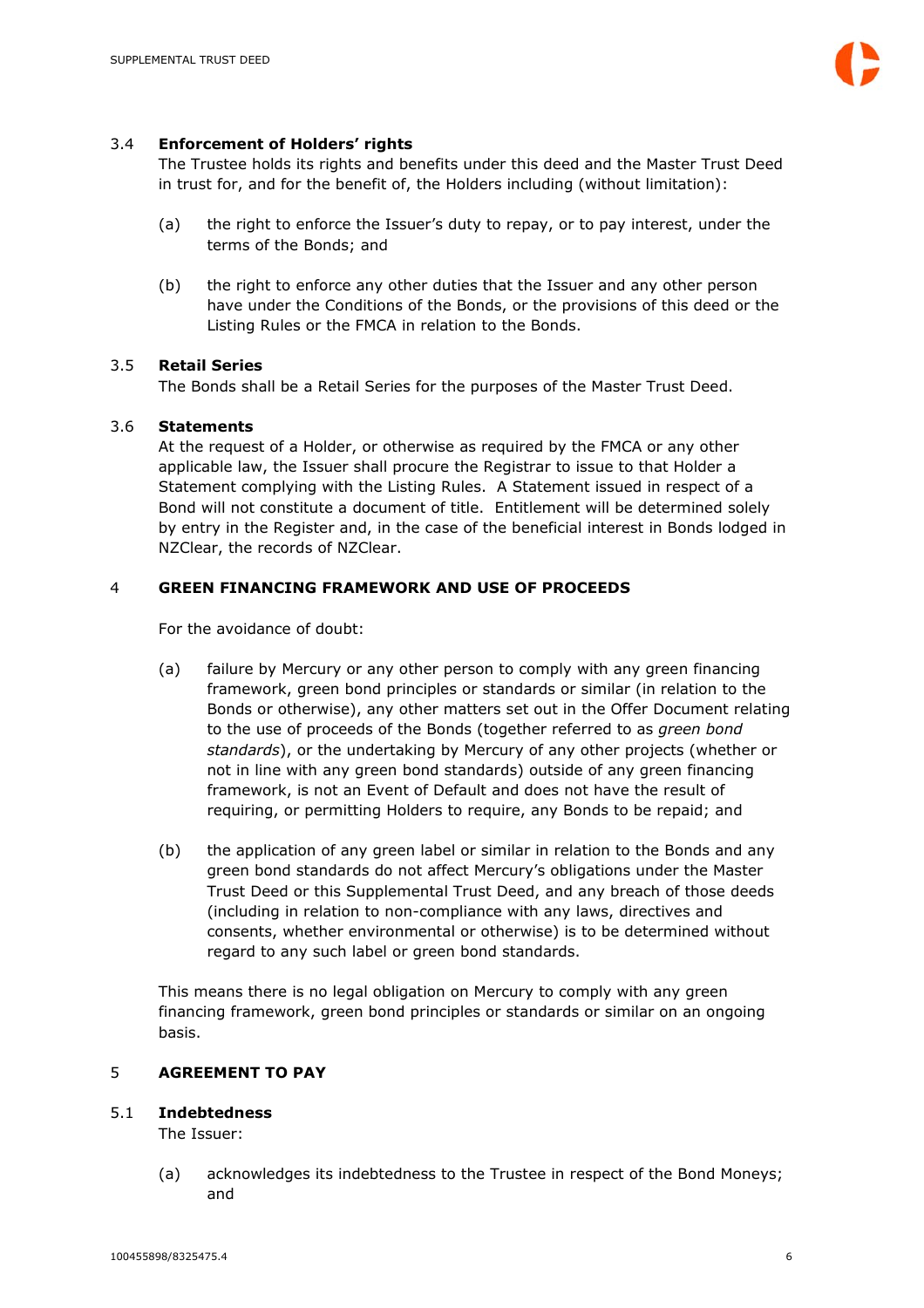(b) agrees to pay the Bond Moneys to (or to the order of) the Trustee in New Zealand dollars when due and payable in accordance with this deed.

# 5.2 **Pro tanto satisfaction**

Each payment to Holders in accordance with this Supplemental Trust Deed of (or on account of) the Bond Moneys satisfies pro tanto the indebtedness the Issuer agrees to pay in clause 5.1.

# 6 **INTEREST**

# 6.1 **Interest Rate**

Interest shall accrue on a daily basis on each Bond from (and including) the Issue Date to (but excluding) the Maturity Date at the Interest Rate.

# 6.2 **Interest payments**

(a) Subject to paragraph (b), interest on each Bond shall be payable in arrear on each Interest Payment Date in respect of the Interest Period ending on (but excluding) that Interest Payment Date, calculated in accordance with the following formula:

> Interest Rate x Principal Amount  $\overline{2}$

(b) If interest is payable in respect of an Interest Period that is shorter or longer than other Interest Periods because it starts or ends on the Issue Date or Maturity Date or any other date that does not correspond with other Interest Payment Dates, interest shall be calculated on the basis of the number of days in the relevant Interest Period and a year of 365 days.

#### 6.3 **Default interest**

If any amount payable in respect of a Bond is not paid on its due date then interest will accrue on a daily basis on the unpaid amount at the rate determined by the Registrar to be the aggregate of:

- (a) 2% per annum; and
- (b) the Interest Rate.

Subsequently, that interest will (after, as well as before, any judgment) compound monthly, until the unpaid amount is paid.

# 7 **REDEMPTION**

The Issuer shall redeem each outstanding Bond on the Maturity Date by paying to the relevant Bondholder the Principal Amount of the relevant Bond (together with accrued but unpaid interest in accordance with clause 6) on that date.

#### 8 **COVENANTS**

#### 8.1 **Issuer Status**

The Issuer states that it is a limited liability company registered under the Companies Act.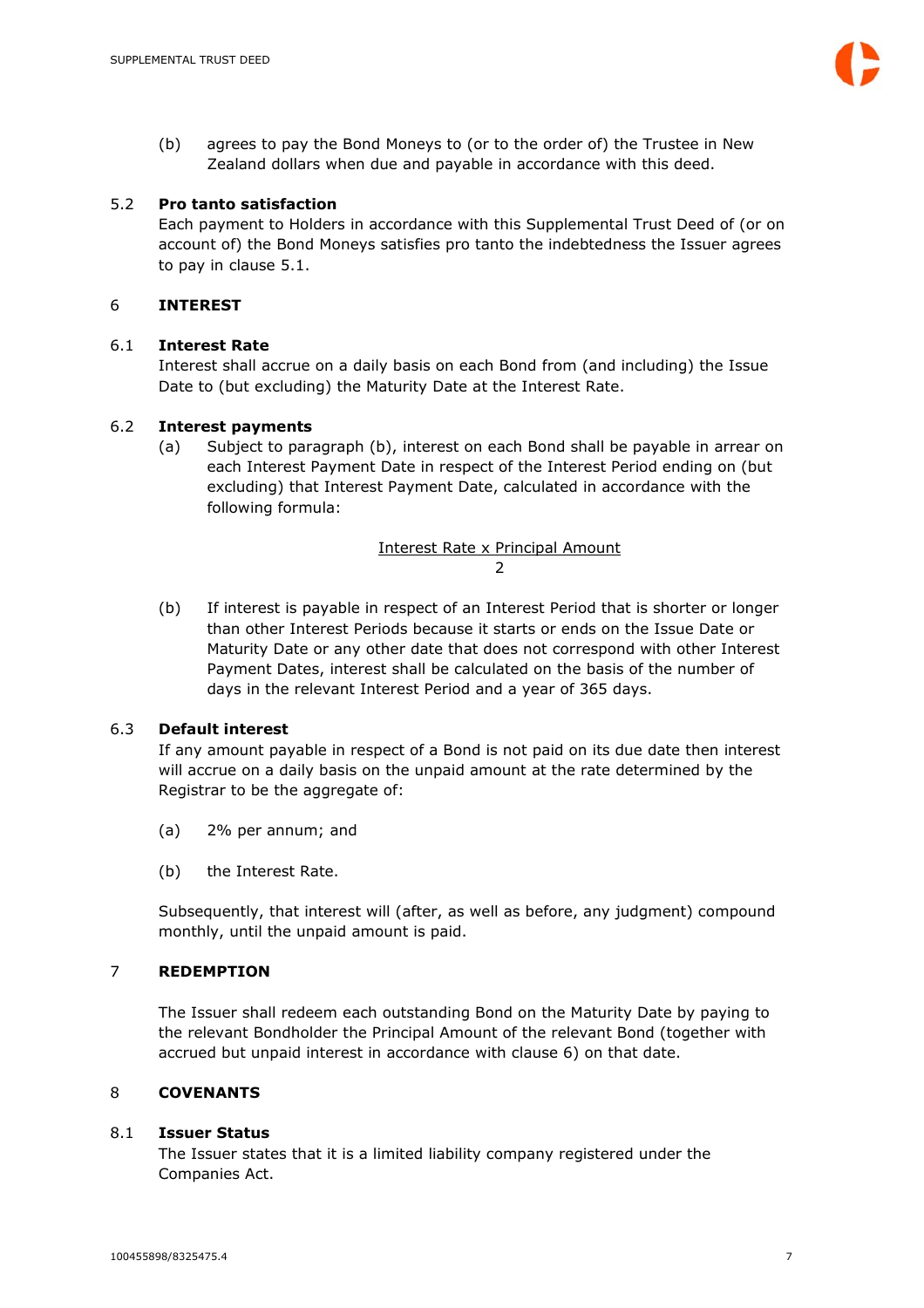# 8.2 **Additional Covenants**

In addition to the covenants set out in clauses 9.1 to 9.17 of the Master Trust Deed, the Issuer agrees with the Holders and with the Trustee that while any Bond Moneys remain outstanding it will:

- (a) use reasonable endeavours to ensure that the Bonds are, upon their issue, quoted on the NZX Debt Market and that such quotation is maintained; and
- (b) comply with:
	- (i) the Companies Act;
	- (ii) (to the extent applicable to the Issuer) the State Owned Enterprises Act 1986 and any statement of corporate intent issued by the Issuer under it;
	- (iii) its constitution as is in force from time to time; and
	- (iv) any NZX listing rules that apply to the Bonds and/or the Issuer.

# 9 **PAYMENTS AND OTHER MATTERS**

#### 9.1 **Payment to Holders**

Payment of the Principal Amount of, and interest on, a Bond (less any amount required under clause 4.5 of the Master Trust Deed to be deducted) will be made:

- (a) in New Zealand dollars;
- (b) in immediately available funds;
- (c) for value on the date of payment;
- (d) in any manner the Issuer decides, including by any method of direct credit determined by the Issuer to the Holder or to such person or place directed by it; and
- (e) to the person whose name appears in the Register as the Holder of the Bond on the Record Date in respect of the relevant payment. If more than one person is so named in the Register, payment will be made to the first person so named.

# 9.2 **Unsuccessful transfers**

Subject to applicable law and the Listing Rules, where the Issuer or Trustee:

- (a) decides that an amount is to be paid to a Holder by a method of direct credit and the Holder has not given a direction as to where amounts are to be paid by that method;
- (b) attempts to pay an amount to a Holder by direct credit, electronic transfer of funds or any other means and the transfer is unsuccessful; or
- (c) has made reasonable efforts to locate a Holder but is unable to do so,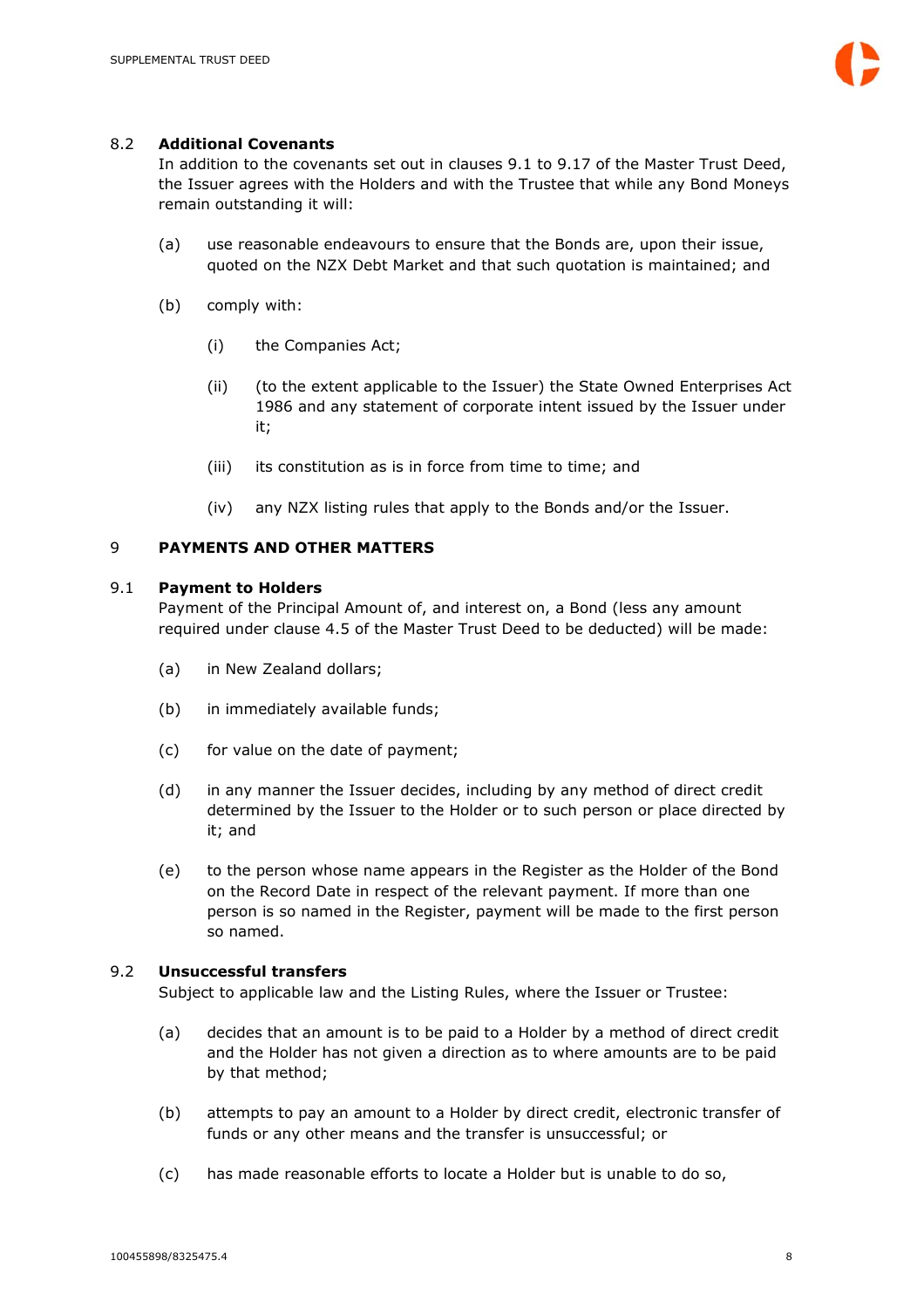the amount is to be held by the Issuer on trust for the Holder as a non-interest bearing deposit until the Holder or any legal personal representative of the Holder claims the amount or the Issuer is otherwise entitled to deal with the money by applicable law.

# 9.3 **Transfers**

A Holder may transfer all or part of its holding of Bonds. However, no transfer of any partial holding of Bonds may be made if it would result in the transferor or the transferee holding or continuing to hold Bonds with an aggregate Principal Amount that is not a Specified Principal Amount.

# 9.4 **Form of transfer**

- (a) Subject to the Conditions, a Holder may transfer any Bond held by the Holder by:
	- (i) a written instrument of transfer in the usual or common form signed by the transferor and the transferee;
	- (ii) means of NZClear; or
	- (iii) any other method of transfer of marketable securities which is not contrary to any law and which may be operated in accordance with the Listing Rules, and which is approved by the Issuer.
- (b) Each instrument of transfer must be delivered to the Registrar accompanied by:
	- (i) any evidence (including legal opinions) that the Issuer or the Registrar reasonably requires to prove:
		- (A) the title of the transferor; or
		- (B) the transferor's right to transfer the Bonds; or
		- (C) the identity of the transferor and/or the transferee; and
	- (ii) if the form of the transfer is executed by some other person on behalf of the transferor or, in the case of the execution of the form of transfer on behalf of a corporation by its officers, the authority of that person to so execute that transfer.

# 9.5 **Refusal to register transfers**

The Issuer may direct the Registrar to refuse to register any transfer of Bonds where the Conditions, any Listing Rule or any applicable legislation permits or requires the Issuer to do so. The Registrar shall refuse to register any transfer where the Conditions, the Listing Rules or any applicable law requires the Issuer or the Registrar to refuse to register the transfer.

# 9.6 **Notice of refusal to register**

Where registration of a transfer of Bonds is refused under clause 9.5, the Issuer must direct the Registrar to give written notice of the refusal and the precise reasons for the refusal to the party lodging the transfer, if any, within five Business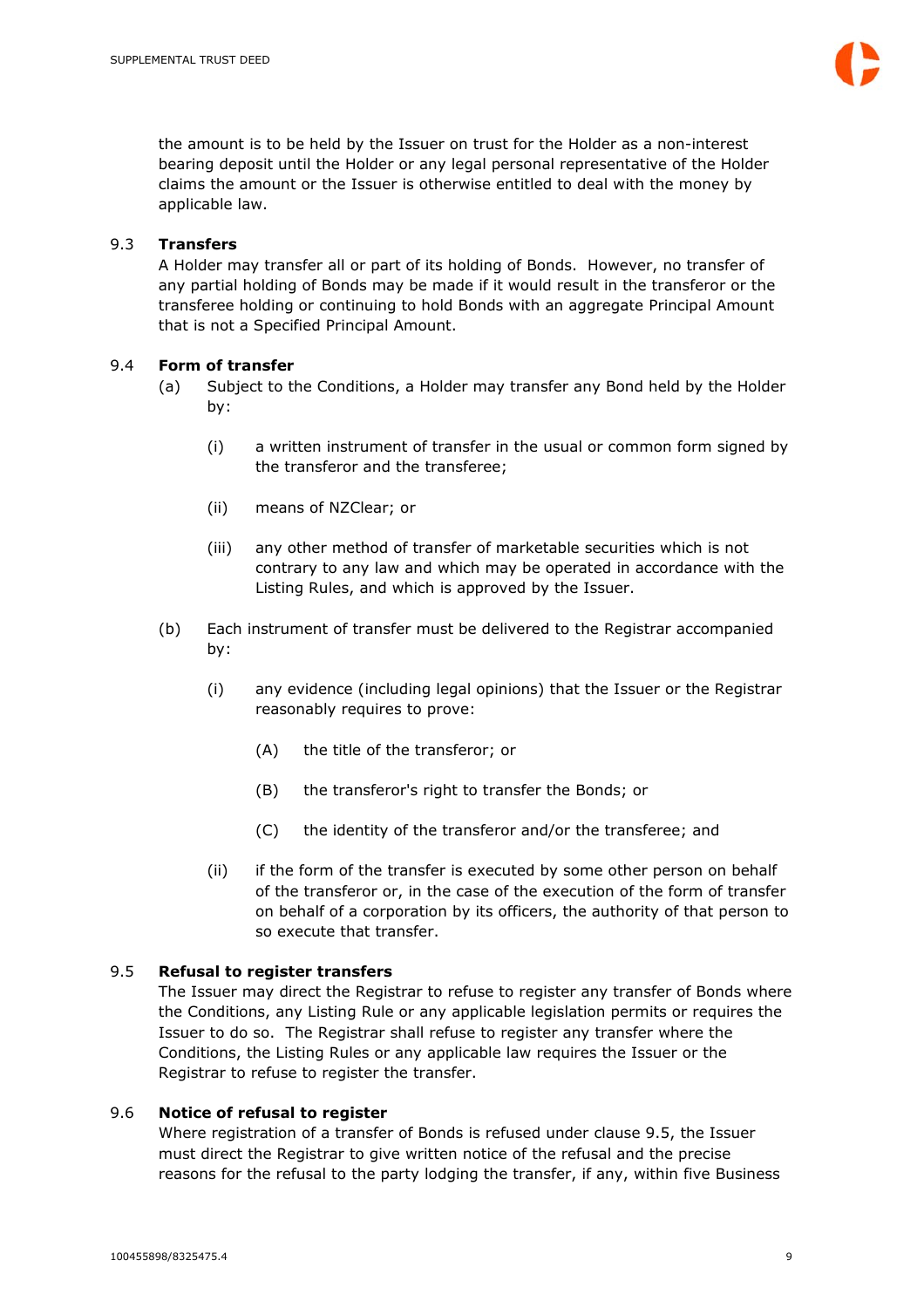Days after the date on which the transfer was lodged. The failure to give such a notice will not invalidate the decision not to register.

# 9.7 **Retention of transfers**

The Issuer must direct the Registrar to retain all instruments of transfer of Bonds which are registered, but any instrument of transfer of Bonds the registration of which was declined or refused (except on the ground of suspected fraud) is to be returned to the party lodging the transfer.

# 9.8 **Powers of attorney**

Any power of attorney granted by a Holder empowering the donee to deal with, or transfer Bonds, which is lodged, produced or exhibited to the Registrar will be deemed to continue and remain in full force and effect as between the Issuer, the Trustee, the Registrar and the grantor of that power, and may be acted on, until express notice in writing that it has been revoked or notice of the death of the grantor has been received by the Registrar.

# 9.9 **Address, account details and tax residency of transferee**

A transferee of Bonds must designate to the Registrar an address, and a bank account to which payments under or in respect of the Bonds transferred to it are to be made and the address and account so designated will be the address and account of such Holder for all purposes of the Deed and these Conditions. The transferee shall also give written notice to the Registrar of its residency for taxation purposes.

#### 9.10 **Reliance on documents**

The Issuer and the Registrar shall be entitled to accept and assume the authenticity and genuineness of any instrument of transfer or other document, and will not incur any liability for registering any instrument of transfer which is subsequently discovered to be a forgery or otherwise defective, unless the Issuer or the Registrar had actual notice of such forgery or defect at the time of registration of such instrument of transfer.

#### 9.11 **Selling restrictions:**

- (a) Each Holder shall only offer for sale or sell any Bond in conformity with all applicable laws and regulations in any jurisdiction in which it is offered, sold or delivered.
- (b) No Offer Document or any advertisement or other offering material in respect of any Bond may be published, delivered or distributed in or from any country or jurisdiction except under circumstances which will result in compliance with all applicable laws and regulations.

#### 9.12 **Indemnity**

By its purchase of Bonds, each Holder agrees to indemnify the Issuer and the Trustee in respect of any loss, cost, liability or expense sustained or incurred by the Issuer or the Trustee as a result of a breach by the Holder of the restrictions contained in clause 9.11.

#### 10 **TRUSTEE INDEMNITY**

The indemnity given by the Issuer in clause 16.8 of the Master Trust Deed is only available in relation to the Trustee's proper performance of the duties under sections 112(1) and 113 of the FMCA.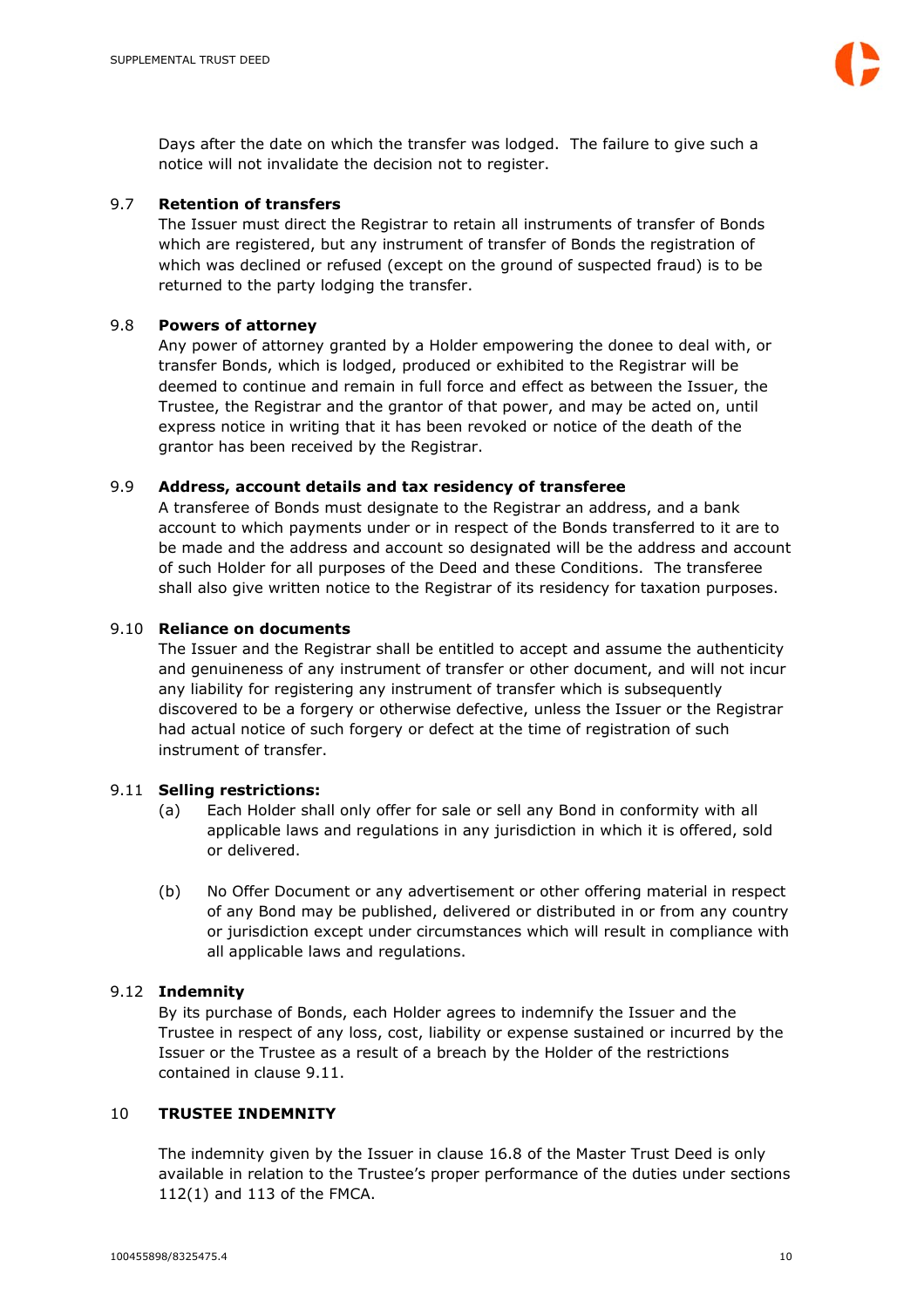# 11 **TREASURY STOCK**

Notwithstanding anything in the Conditions to the contrary, Bonds purchased by the Issuer in accordance with clause 3.5 of the Master Trust Deed may be held as treasury stock, provided that such Bonds shall not entitle the Issuer to vote at any meeting of Holders and shall not be considered for the purpose of calculating quorum at a meeting of Holders.

# 12 **AMENDMENT OF MASTER TRUST DEED OR SUPPLEMENTAL TRUST DEED**

The Issuer only may amend or replace the provisions of this deed or the Master Trust Deed in accordance with:

- (a) clause 20 of the Master Trust Deed; or
- (b) section 108 of the FMCA.

#### 13 **NOTICES**

Any notices to be given to Bondholders shall be given in accordance with clause 24 of the Master Trust Deed provided that:

- (a) notices posted to a Bondholder who has no registered address within New Zealand and has not supplied to the Issuer an address within New Zealand for the giving of notices but has supplied an address outside New Zealand, then notices posted to such physical address shall be deemed to have been received by that Bondholder 24 hours after the time of posting; and
- (b) notices or other communications to be given to Bondholders may be given by electronic means to the email address provided for this purpose and last entered into the Register. Any emails sent pursuant to this provision shall be deemed delivered one hour after the time it is sent provided that no error message or out of office message was received to indicate the message was not received or the recipient is out of the office. If the recipient is out of the office the email will be deemed to be received by the recipient on the date the recipient is due to return to the office as indicated in the out of office response.

#### 14 **GOVERNING LAW AND JURISDICTION**

This Supplemental Trust Deed is governed by, and is to be construed in accordance with, New Zealand law. The parties submit to the non-exclusive jurisdiction of the New Zealand courts for the purpose of any legal proceeding arising out of this Supplemental Trust Deed.

# 15 **COUNTERPARTS**

This deed may be executed in any number of counterparts, all of which taken together constitute one and the same instrument. Any party may execute this deed by executing any such counterpart.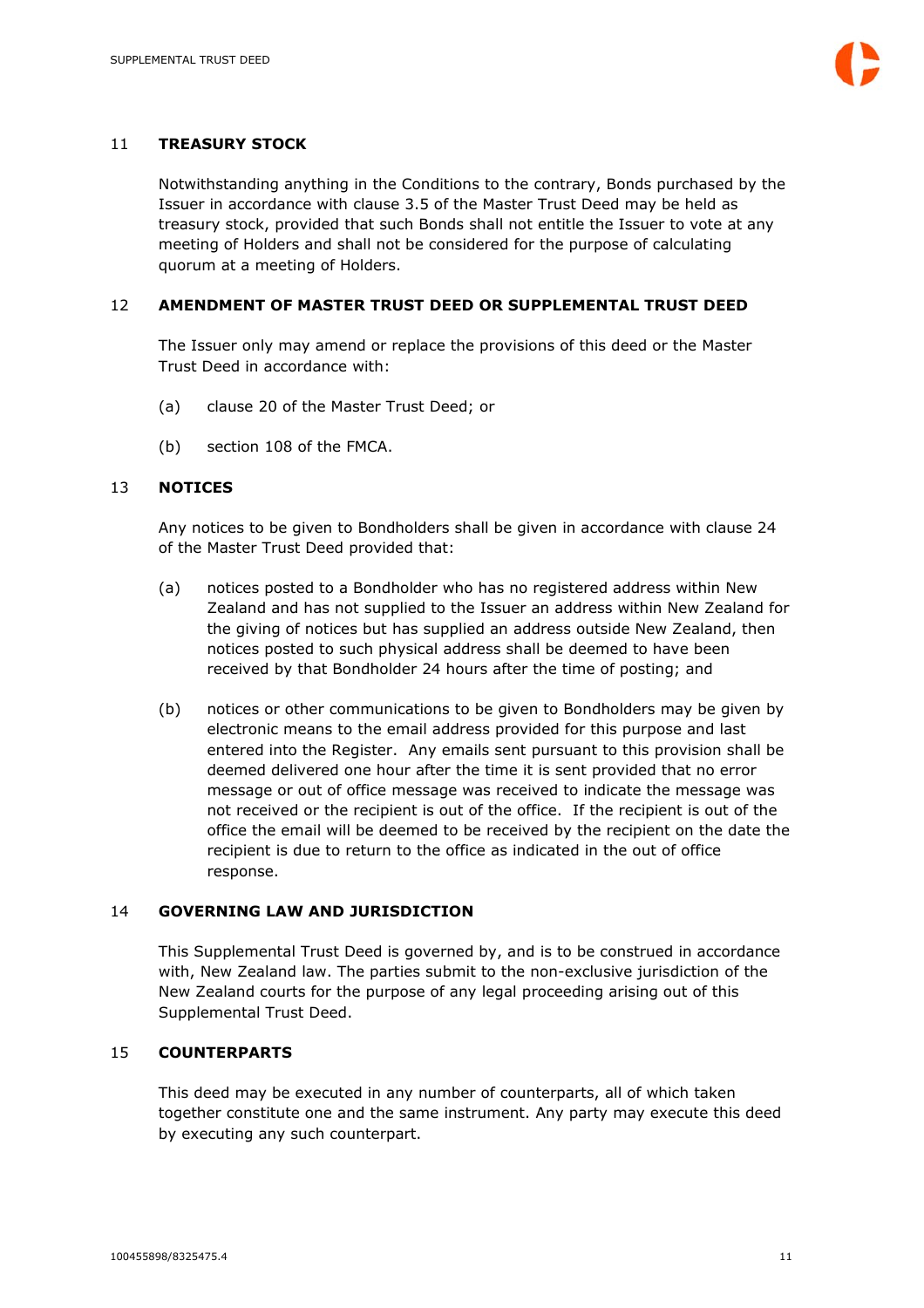#### 16 **DELIVERY**

Without limiting any other mode of delivery, this deed will be delivered by each party on the earlier of:

- (a) physical delivery of an original of this deed, executed by each party, to the other party, or to the respective party's solicitors; or
- (b) transmission by each party of a scanned or facsimiled copy of an original of this deed, executed by each party, to the other party, or to the respective party's solicitors.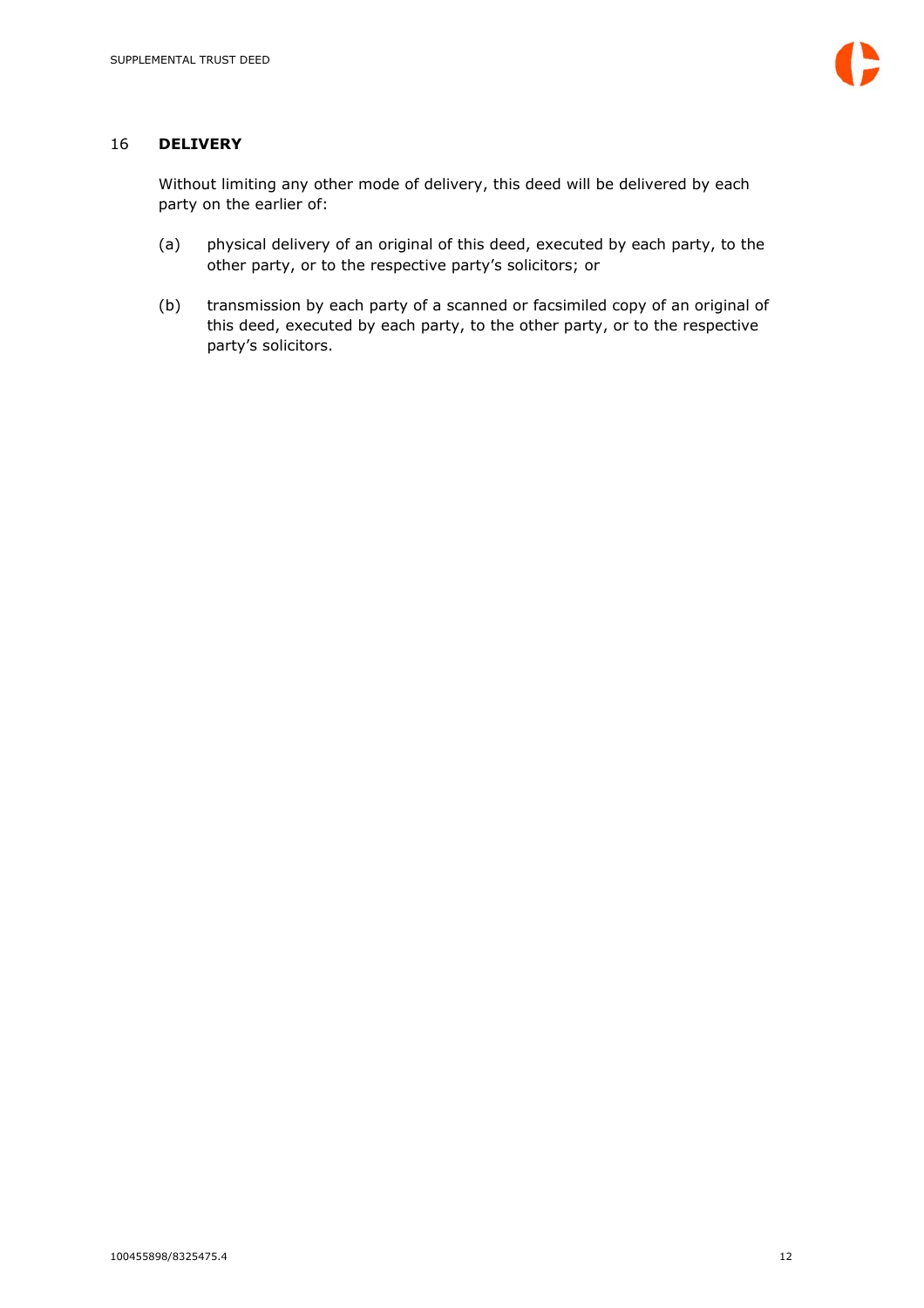#### **EXECUTED AS A DEED**

**The Issuer** 

**SIGNED** on behalf of **Mercury NZ Limited** by two Directors:

 $\overline{\text{Director}}$ 

**Trustee** 

**EXECUTED** under the name and seal of **The New Zealand Guardian Trust Company Limited by:** 

Authorised Signatory

Authorised Signatory

in the presence of:

Signature

Name

Address

Occupation